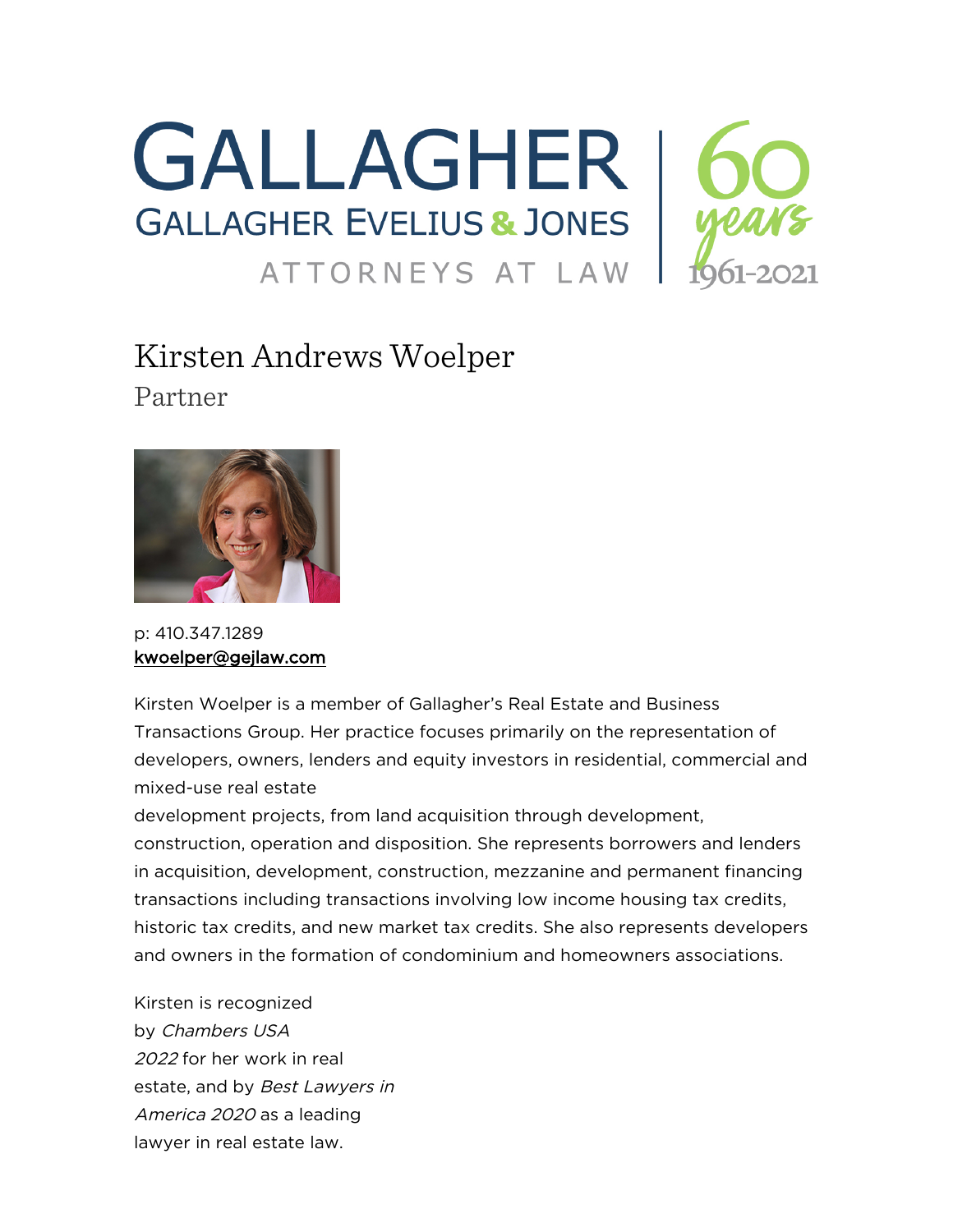### Civic and Charitable Service

- Institute of Notre Dame High School, Board of Directors (2002 2010; 2012 – present)
- Jefferson Scholars Foundation, Maryland Regional Selection Committee, Chair (2004 – present)

## Background

#### Area(s) of Practice

- [Affordable Housing](https://www.gejlaw.com/practices/affordable-housing/)
- [Corporate and Corporate Finance](https://www.gejlaw.com/practices/corporate-and-corporate-finance/)
- [General Tax](https://www.gejlaw.com/practices/general-tax/)
- [Real Estate and Business Transactions](https://www.gejlaw.com/practices/real-estate-and-business-transactions/)

#### Bar Admissions

Maryland

#### Education

- University of Maryland School of Law, JD, 1998, with honors
- University of Virginia, BA, with distinction, 1995, Jefferson Scholar

#### Bar and Professional Memberships

Maryland State Bar Association